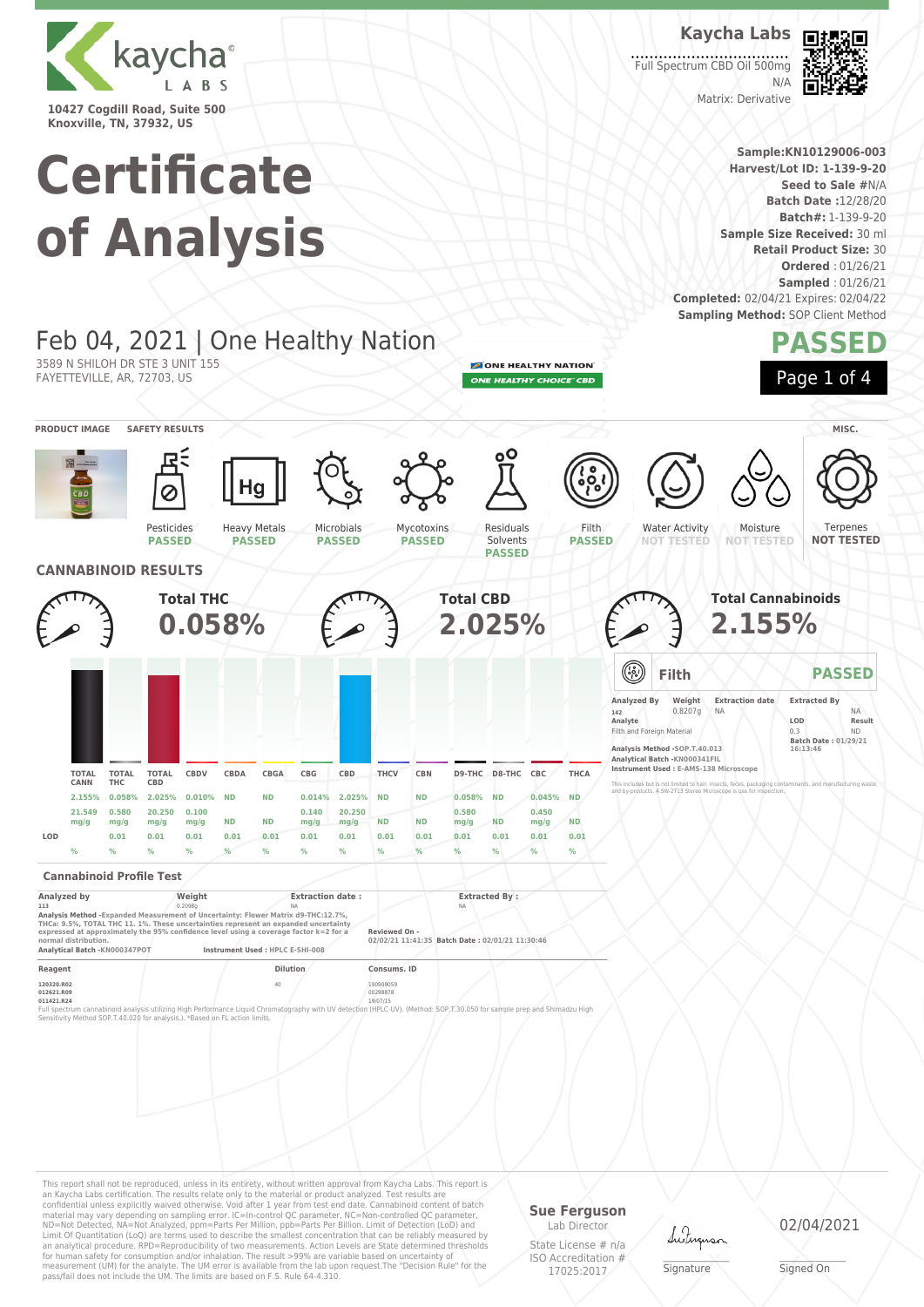

**10427 Cogdill Road, Suite 500 Knoxville, TN, 37932, US**

**Kaycha Labs**

Full Spectrum CBD Oil 500mg N/A Matrix : Derivative



# **Certificate of Analysis MANAWAPASSED**

### **One Healthy Nation**

3589 N SHILOH DR STE 3 UNIT 155 FAYETTEVILLE, AR, 72703, US **Telephone:**(888) 401-2205 **Email:** help@onehealthynation.com **Sample :KN10129006-003 Harvest/LOT ID:1-139-9-20 Batch# :** 1-139-9-20 **Sampled :** 01/26/21

**Ordered :** 01/26/21

**Sample Size Received :** 30 ml **Completed :** 02/04/21**Expires:** 02/04/22 **Sample Method : SOP Client Method** 



### 조  $\circ$

## **Pesticides PASSED**

| <b>Pesticides</b>           | LOD  | Units | <b>Action Level</b> | <b>Result</b> |
|-----------------------------|------|-------|---------------------|---------------|
| <b>ABAMECTIN B1A</b>        | 0.05 | ppm   | 0.1                 | ND.           |
| <b>ACEPHATE</b>             | 0.05 | ppm   | 0.1                 | <b>ND</b>     |
| ACEQUINOCYL                 | 0.05 | ppm   | 0.1                 | <b>ND</b>     |
| <b>ACETAMIPRID</b>          | 0.05 | ppm   | 0.1                 | <b>ND</b>     |
| <b>ALDICARB</b>             | 0.05 | ppm   | 0.1                 | <b>ND</b>     |
| <b>AZOXYSTROBIN</b>         | 0.05 | ppm   | 0.1                 | <b>ND</b>     |
| <b>BIFENAZATE</b>           | 0.05 | ppm   | 0.1                 | <b>ND</b>     |
| <b>BIFENTHRIN</b>           | 0.05 | ppm   | 0.1                 | <b>ND</b>     |
| <b>BOSCALID</b>             | 0.05 | ppm   | 0.1                 | <b>ND</b>     |
| CARBARYL                    | 0.05 | ppm   | 0.5                 | <b>ND</b>     |
| CARBOFURAN                  | 0.05 | ppm   | 0.1                 | <b>ND</b>     |
| CHLORANTRANILIPROLE         | 0.05 | ppm   | 1                   | <b>ND</b>     |
| <b>CHLORMEQUAT CHLORIDE</b> | 0.05 | ppm   | $\mathbf 1$         | ND.           |
| <b>CHLORPYRIFOS</b>         | 0.05 | ppm   | 0.1                 | <b>ND</b>     |
| <b>CLOFENTEZINE</b>         | 0.10 | ppm   | 0.1                 | <b>ND</b>     |
| COUMAPHOS                   | 0.05 | ppm   | 0.1                 | <b>ND</b>     |
| CYPERMETHRIN                | 0.05 | ppm   | 0.5                 | <b>ND</b>     |
| <b>DAMINOZIDE</b>           | 0.05 | ppm   | 0.1                 | <b>ND</b>     |
| <b>DIAZANON</b>             | 0.05 | ppm   | 0.1                 | <b>ND</b>     |
| <b>DICHLORVOS</b>           | 0.05 | ppm   | 0.1                 | <b>ND</b>     |
| <b>DIMETHOATE</b>           | 0.05 | ppm   | 0.1                 | <b>ND</b>     |
| <b>DIMETHOMORPH</b>         | 0.10 | ppm   | 0.2                 | <b>ND</b>     |
| <b>ETHOPROPHOS</b>          | 0.05 | ppm   | 0.1                 | <b>ND</b>     |
| <b>ETOFENPROX</b>           | 0.05 | ppm   | 0.1                 | <b>ND</b>     |
| <b>ETOXAZOLE</b>            | 0.05 | ppm   | 0.1                 | <b>ND</b>     |
| FENHEXAMID                  | 0.05 | ppm   | 0.1                 | <b>ND</b>     |
| FENOXYCARB                  | 0.05 | ppm   | 0.1                 | <b>ND</b>     |
| FENPYROXIMATE               | 0.05 | ppm   | 0.1                 | <b>ND</b>     |
| <b>FIPRONIL</b>             | 0.05 | ppm   | 0.1                 | <b>ND</b>     |
| <b>FLONICAMID</b>           | 0.05 | ppm   | 0.1                 | <b>ND</b>     |
| <b>FLUDIOXONIL</b>          | 0.05 | ppm   | 0.1                 | <b>ND</b>     |
| <b>HEXYTHIAZOX</b>          | 0.05 | ppm   | 0.1                 | <b>ND</b>     |
| <b>IMAZALIL</b>             | 0.05 | ppm   | 0.1                 | <b>ND</b>     |
| <b>IMIDACLOPRID</b>         | 0.05 | ppm   | 0.4                 | <b>ND</b>     |
| KRESOXIM-METHYL             | 0.05 | ppm   | 0.1                 | <b>ND</b>     |
| <b>MALATHION</b>            | 0.05 | ppm   | 0.2                 | <b>ND</b>     |
| METALAXYL                   | 0.05 | ppm   | 0.1                 | <b>ND</b>     |
| <b>METHIOCARB</b>           | 0.05 | ppm   | 0.1                 | <b>ND</b>     |
| <b>METHOMYL</b>             | 0.05 | ppm   | 0.1                 | <b>ND</b>     |
| <b>MEVINPHOS</b>            | 0.05 | ppm   | 0.1                 | <b>ND</b>     |
| MYCLOBUTANIL                | 0.05 | ppm   | 0.1                 | <b>ND</b>     |
| NALED                       | 0.05 | ppm   | 0.25                | <b>ND</b>     |
| OXAMYL                      | 0.05 | ppm   | 0.5                 | <b>ND</b>     |
| PACLOBUTRAZOL               | 0.05 | ppm   | 0.1                 | <b>ND</b>     |
| <b>PERMETHRINS</b>          | 0.05 | ppm   | 0.1                 | <b>ND</b>     |
| PHOSMET                     | 0.05 | ppm   | 0.1                 | <b>ND</b>     |

| <b>Pesticides</b>                                                                                        | <b>LOD</b>        | <b>Units</b>                                | <b>Action Level</b> | Result              |
|----------------------------------------------------------------------------------------------------------|-------------------|---------------------------------------------|---------------------|---------------------|
| PIPERONYL BUTOXIDE                                                                                       | 0.05              | ppm                                         | 3                   | <b>ND</b>           |
| <b>PRALLETHRIN</b>                                                                                       | 0.05              | ppm                                         | 0.1                 | <b>ND</b>           |
| PROPICONAZOLE                                                                                            | 0.05              | ppm                                         | 0.1                 | <b>ND</b>           |
| <b>PROPOXUR</b>                                                                                          | 0.05              | ppm                                         | 0.1                 | <b>ND</b>           |
| <b>PYRETHRINS</b>                                                                                        | 0.05              | ppm                                         | 0.5                 | <b>ND</b>           |
| <b>PYRIDABEN</b>                                                                                         | 0.10              | ppm                                         | 0.2                 | <b>ND</b>           |
| SPINETORAM                                                                                               | 0.05              | ppm                                         | 0.2                 | <b>ND</b>           |
| SPINOSAD (SPINOSYN A)                                                                                    | 0.02              | ppm                                         | 0.1                 | <b>ND</b>           |
| SPINOSAD (SPINOSYN D)                                                                                    | 0.02              | ppm                                         | 0.1                 | <b>ND</b>           |
| <b>SPIROMESIFEN</b>                                                                                      | 0.05              | ppm                                         | 0.1                 | <b>ND</b>           |
| <b>SPIROTETRAMAT</b>                                                                                     | 0.05              | ppm                                         | 0.1                 | <b>ND</b>           |
| SPIROXAMINE                                                                                              | 0.05              | ppm                                         | 0.1                 | <b>ND</b>           |
| <b>TEBUCONAZOLE</b>                                                                                      | 0.05              | ppm                                         | 0.1                 | <b>ND</b>           |
| <b>THIACLOPRID</b>                                                                                       | 0.05              | ppm                                         | 0.1                 | <b>ND</b>           |
| THIAMETHOXAM                                                                                             | 0.05              | ppm                                         | 0.5                 | <b>ND</b>           |
| <b>TRIFLOXYSTROBIN</b>                                                                                   | 0.05              | ppm                                         | 0.1                 | <b>ND</b>           |
| 뵎<br><b>Pesticides</b>                                                                                   |                   |                                             |                     | <b>PASSED</b>       |
| Analyzed by<br>143<br>Analysis Method - SOP.T.30.060, SOP.T.40.060,<br>Application   Botch   MIGGORAEDEC | Weight<br>1.0103g | <b>Extraction date</b><br>02/01/21 10:02:11 | 143                 | <b>Extracted By</b> |

**Analytical Batch - KN000345PES Instrument Used : E-SHI-125 Pesticides**

**Running On : 02/01/21 17:35:20 Batch Date : 02/01/21 10:27:03**

**Reagent Dilution Dilution Consums. ID** 

20<br>Pesticide screen is performed using LC-MS which can screen down to below single digit ppb concentrations<br>for regulated Pesticides. Currently we analyze for 57 Pesticides. (Method: SOP.T.30.060 Sample Preparation<br>for Pes

This report shall not be reproduced, unless in its entirety, without written approval from Kaycha Labs. This report is an Kaycha Labs certification. The results relate only to the material or product analyzed. Test results are<br>confidential unless explicitly waived otherwise. Void after 1 year from test end date. Cannabinoid content of batc

### **Sue Ferguson**

Lab Director State License # n/a ISO Accreditation # 17025:2017

Lutun

\_\_\_\_\_\_\_\_\_\_\_\_\_\_\_\_\_\_\_ Signature

02/04/2021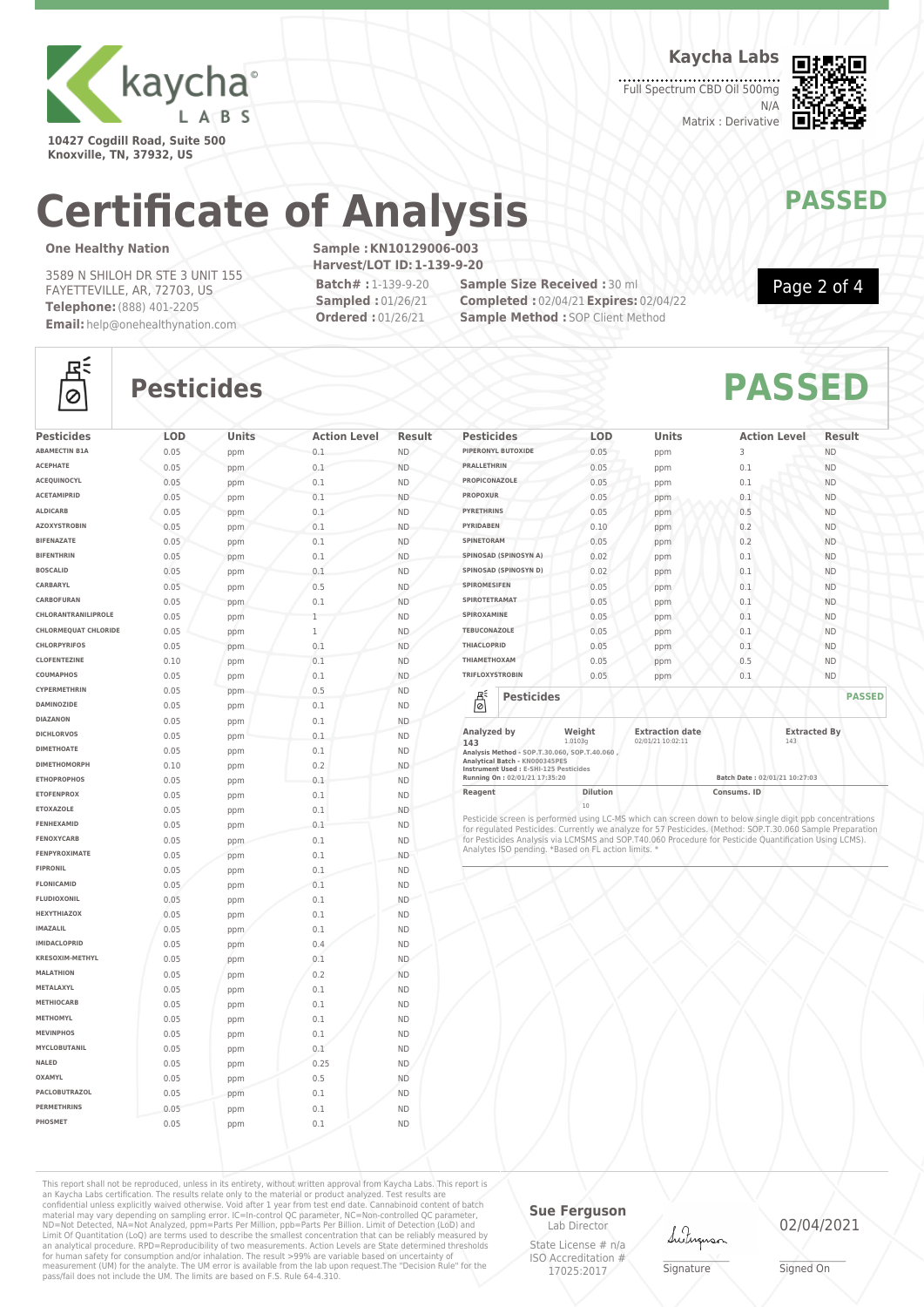

**10427 Cogdill Road, Suite 500 Knoxville, TN, 37932, US**

**Kaycha Labs**

Full Spectrum CBD Oil 500mg N/A Matrix : Derivative



Page 3 of 4

# **Certificate of Analysis MANAWAPASSED**

### **One Healthy Nation**

3589 N SHILOH DR STE 3 UNIT 155 FAYETTEVILLE, AR, 72703, US **Telephone:**(888) 401-2205 **Email:** help@onehealthynation.com **Sample :KN10129006-003 Harvest/LOT ID:1-139-9-20 Batch# :** 1-139-9-20 **Sampled :** 01/26/21 **Ordered :** 01/26/21

**Sample Size Received :** 30 ml **Completed :** 02/04/21**Expires:** 02/04/22 **Sample Method : SOP Client Method** 



### **Residual Solvents PASSED**

| <b>Solvent</b>                             | LOD  | <b>Units</b> | <b>Action</b><br>Level<br>(PPM) | Pass/Fail   | Result    |
|--------------------------------------------|------|--------------|---------------------------------|-------------|-----------|
| <b>PROPANE</b>                             | 500  | ppm          | 5000                            | <b>PASS</b> | <b>ND</b> |
| <b>BUTANES (N-BUTANE)</b>                  | 500  | ppm          | 5000                            | <b>PASS</b> | <b>ND</b> |
| <b>METHANOL</b>                            | 25   | ppm          | 250                             | <b>PASS</b> | <b>ND</b> |
| <b>ETHYLENE OXIDE</b>                      | 0.5  | ppm          | 5                               | <b>PASS</b> | <b>ND</b> |
| <b>PENTANES (N-PENTANE)</b>                | 75   | ppm          | 750                             | <b>PASS</b> | <b>ND</b> |
| <b>ETHANOL</b>                             | 500  | ppm          | 5000                            | <b>PASS</b> | <b>ND</b> |
| <b>ETHYL ETHER</b>                         | 50   | ppm          | 500                             | <b>PASS</b> | <b>ND</b> |
| 1.1-DICHLOROETHENE                         | 0.8  | ppm          | 8                               | <b>PASS</b> | <b>ND</b> |
| <b>ACETONE</b>                             | 75   | ppm          | 750                             | <b>PASS</b> | <b>ND</b> |
| 2-PROPANOL                                 | 50   | ppm          | 500                             | <b>PASS</b> | <b>ND</b> |
| <b>ACETONITRILE</b>                        | 6    | ppm          | 60                              | <b>PASS</b> | <b>ND</b> |
| <b>DICHLOROMETHANE</b>                     | 12.5 | ppm          | 125                             | <b>PASS</b> | <b>ND</b> |
| <b>N-HEXANE</b>                            | 25   | ppm          | 250                             | <b>PASS</b> | <b>ND</b> |
| <b>ETHYL ACETATE</b>                       | 40   | ppm          | 400                             | <b>PASS</b> | <b>ND</b> |
| <b>CHLOROFORM</b>                          | 0.2  | ppm          | $\overline{2}$                  | <b>PASS</b> | <b>ND</b> |
| <b>BENZENE</b>                             | 0.1  | ppm          | $\mathbf{1}$                    | <b>PASS</b> | <b>ND</b> |
| 1.2-DICHLOROETHANE                         | 0.2  | ppm          | $\mathcal{P}$                   | <b>PASS</b> | <b>ND</b> |
| <b>HEPTANE</b>                             | 500  | ppm          | 5000                            | <b>PASS</b> | <b>ND</b> |
| <b>TRICHLOROETHYLENE</b>                   | 2.5  | ppm          | 25                              | <b>PASS</b> | <b>ND</b> |
| <b>TOLUENE</b>                             | 15   | ppm          | 150                             | <b>PASS</b> | <b>ND</b> |
| XYLENES-M&P (1,3&1,4-<br>DIMETHYLBENZENE)  | 10   | ppm          | 150                             | <b>PASS</b> | <b>ND</b> |
| <b>XYLENES-O (1,2-</b><br>DIMETHYLBENZENE) | 5    | ppm          | 150                             | <b>PASS</b> | <b>ND</b> |

| °ō                        |                                                                                                                                  | <b>Residual Solvents</b>                            | <b>PASSED</b>              |
|---------------------------|----------------------------------------------------------------------------------------------------------------------------------|-----------------------------------------------------|----------------------------|
| <b>Analyzed by</b><br>138 | Weight<br>0.02648q                                                                                                               | <b>Extraction date</b><br>02/01/21 02:02:11         | <b>Extracted By</b><br>138 |
|                           | Analysis Method -SOP.T.40.032<br>Analytical Batch -KN000348SOL<br>Running On: 02/01/21 16:44:17<br>Batch Date: 02/01/21 11:39:36 | <b>Instrument Used: E-SHI-106 Residual Solvents</b> |                            |
| <b>Reagent</b>            | <b>Dilution</b>                                                                                                                  | <b>Consums. ID</b>                                  |                            |

Residual solvents screening is performed using GC-MS which can detect below single digit ppm concentrations. Currently we analyze for 22 residual solvents. (Method: SOP.T.40.032 Residual Solvents Analysis via GC-MS). Analytes ISO pending. \*Based on FL action limits.

This report shall not be reproduced, unless in its entirety, without written approval from Kaycha Labs. This report is<br>an Kaycha Labs certification. The results relate only to the materal or product analyzed. Test results

### **Sue Ferguson**

Lab Director State License # n/a ISO Accreditation # 17025:2017



\_\_\_\_\_\_\_\_\_\_\_\_\_\_\_\_\_\_\_ Signature

02/04/2021